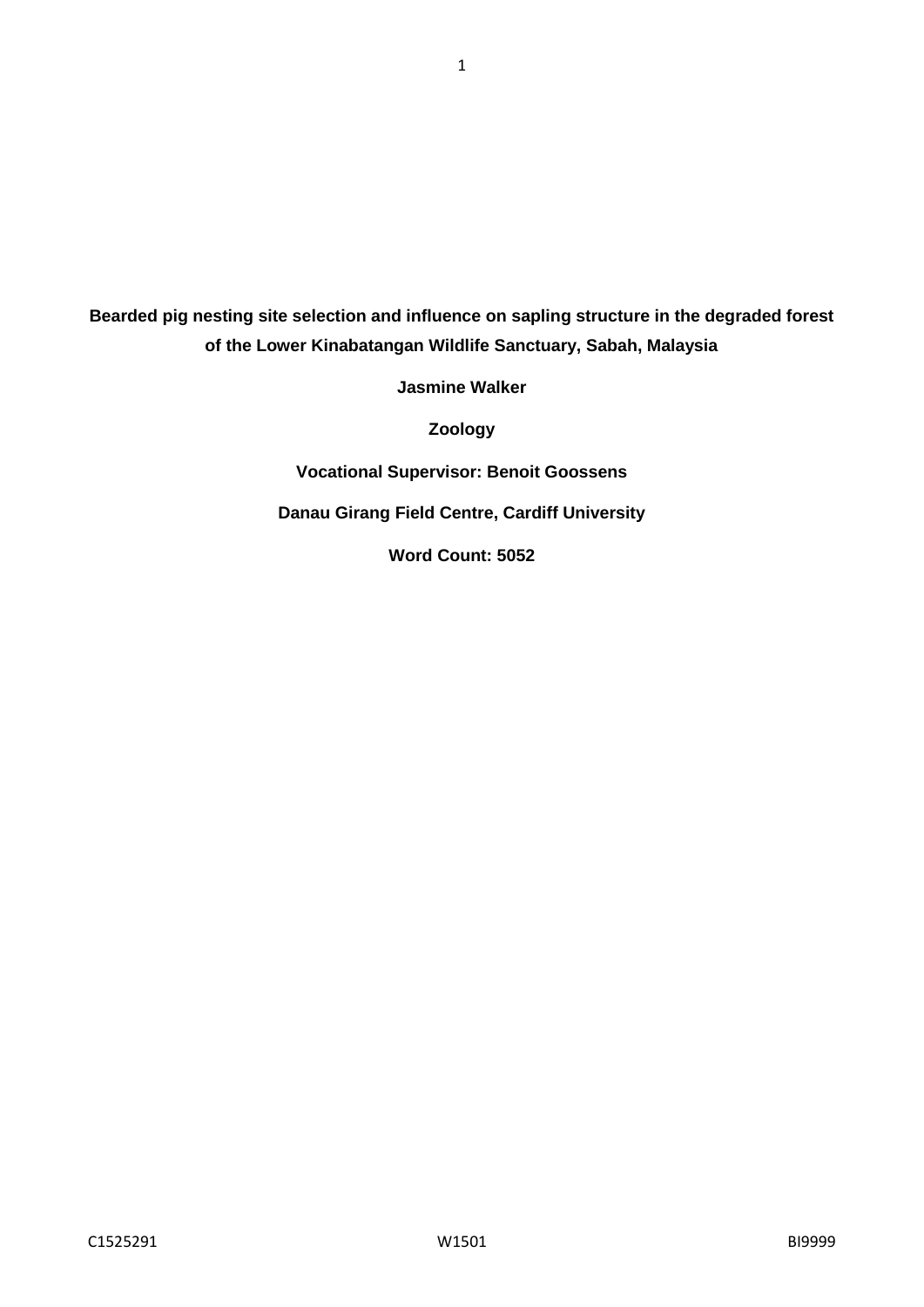## **CONTENTS PAGE**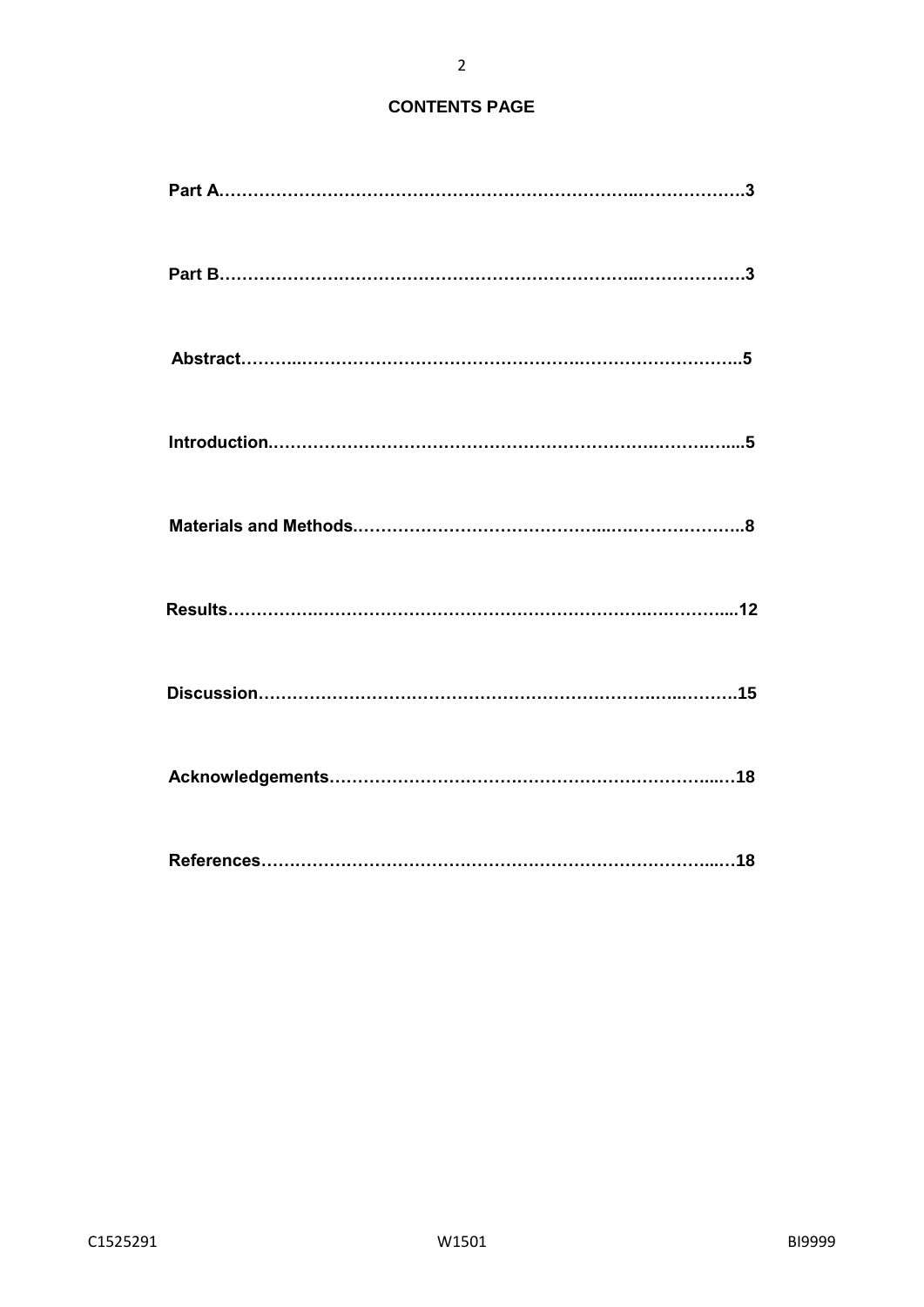**Part A:**

My year at Danau Girang Field Centre was an amazing experience. I had the opportunity to assist PhDs and master's students in their research as well as plan and carry out a research project of my own. My own project involved walking transects and sampling pig nests as well as sampling sapling vegetation plots in various Lots of forest. I selected the appropriate methods for this project and successfully carried out a survey of the pig nests and saplings in four of the Lots of forest along the Kinabatangan River.

Dave Kurz was an invaluable source of knowledge and help during my project, as he was carrying out his PhD research on bearded pigs at the same time. He was incredibly helpful during the planning, field work and analysis areas of my project. I was also able to gain some hands-on experience with a bearded pig during a sampling on a young female we carried out.

In addition to this, I was able to be involved in projects on other animals too. I frequently tracked the slow lorises using VHF technology and got to see an accelerometer on a collar being changed on one slow loris. I also tracked some monitor lizards also with VHF and set several monitor lizard traps with Dr Segio Guerrero-Sanchez.

I gained more hands-on experience with animals with Meg Evans where I was able to be the vets assistant for several civet samplings we carried out. This involved monitoring the animal's temperature, pO2, respiration rate and pulse. I was able to get experience sampling snakes with PhD student Richard Burger who caught and sampled reticulated pythons. I helped catch and sample multiple pythons which involved measurements as well as blood, scale and ectoparasite samples.

A highlight of my time at DG was witnessing the release of a pangolin by Elisa Panjang who was doing her PhD on pangolins. I also got to do transects and set camera traps with Elisa which I enjoyed greatly.

I was also involved with several master's students' projects and shorter-term PhD students projects including ones on macaque monitoring, mosquito anopheles, primate faecal parasites and termites and ants. I was able to see raptor, crocodile, gecko and reticulated python post mortems which all were very interesting.

My other responsibilities included writing the Jungle Times monthly newsletter with the other PTYs and taking out field course groups into the forest. We would take field course groups to track various animals and on night walks, as well as on the various projects happening at the centre at that time. We would also send them up to the 18m high canopy platform to view wildlife as the sun rises.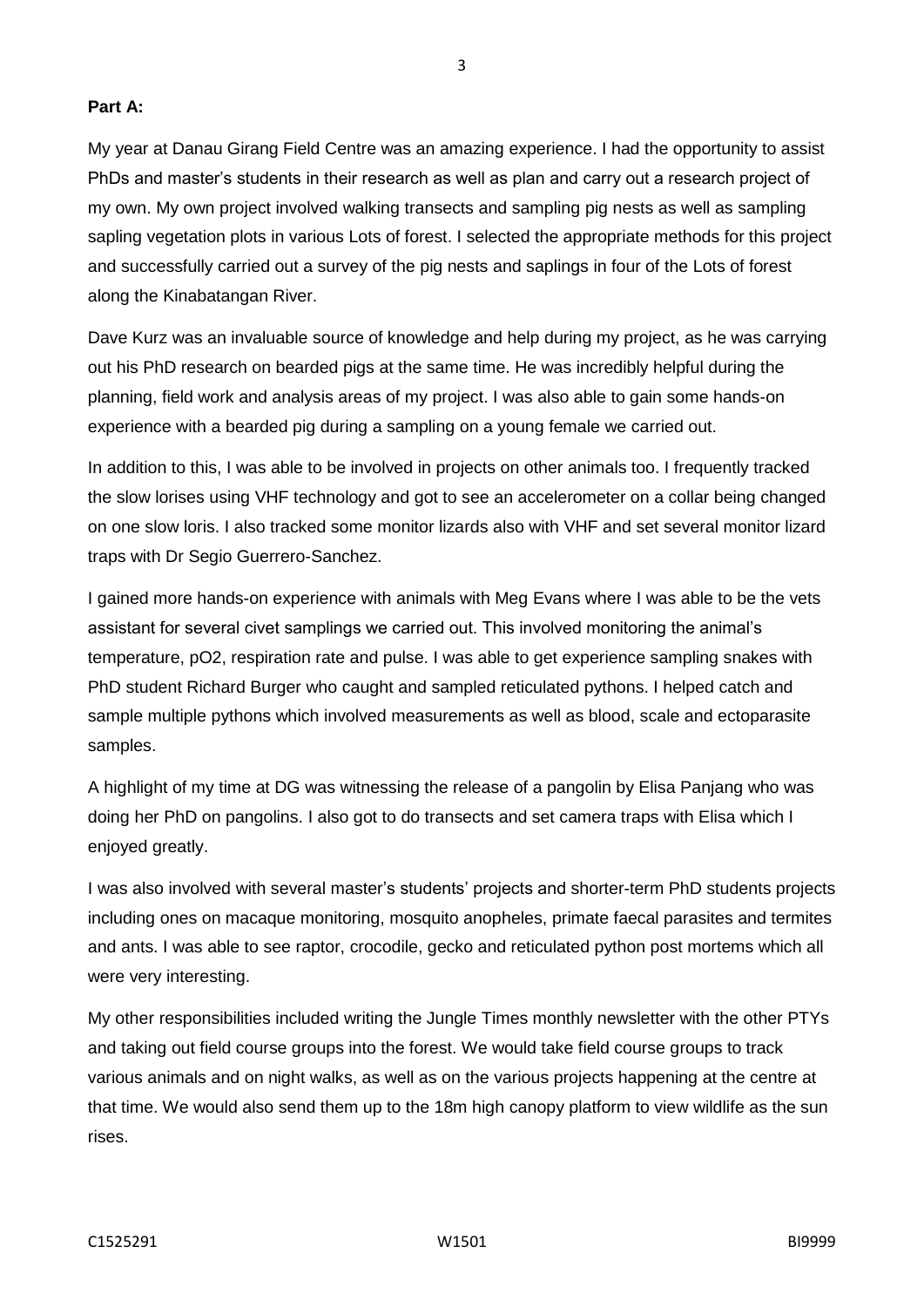A valuable skill I have improved this year is my presentation skills. The PhD, masters and PTY students presented their research to field courses which improved my confidence and ability to present to large groups of people.

This year has been an invaluable experience and I am very grateful for the opportunity and to the people who made it so amazing.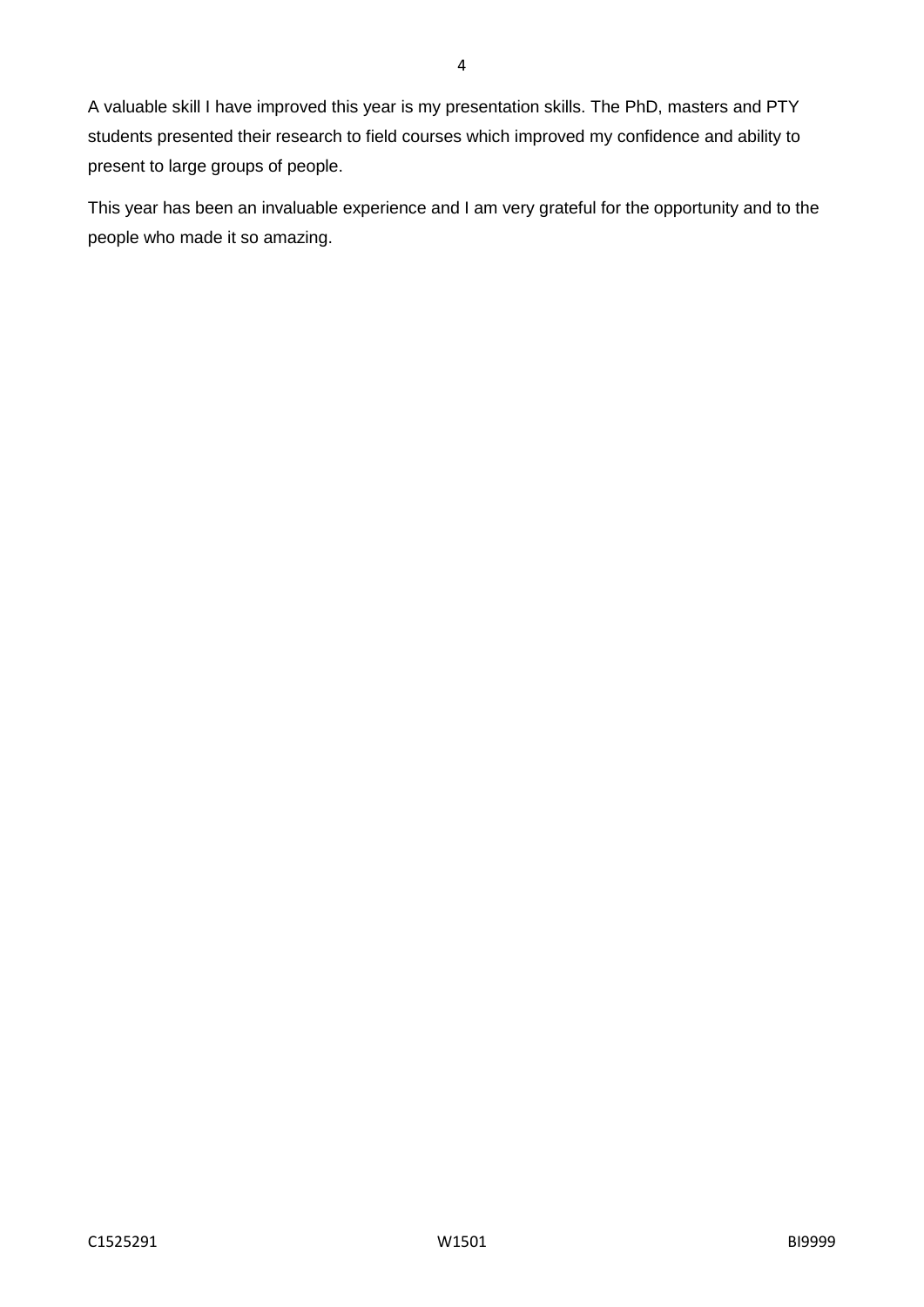**Part B: Bearded pig nesting site selection and influence on sapling structure in the degraded forest of the Lower Kinabatangan Wildlife Sanctuary, Sabah, Malaysia**

### **ABSTRACT**

The Bornean state of Sabah consists of fragmented and degraded forest dispersed with oil palm plantations, impacting the organisms living in the forest, including the bearded pig (*Sus barbatus*). This endangered species of pig is threatened by habitat loss and overhunting, however, their use of palm fruits as a food source may be causing hyper-abundance of bearded pigs in the remaining forest fragments. Bearded pig behaviours, including foraging and nest building, can impact the forest structure, therefore it is important to study the effects of this hyper-abundance. This study aimed to assess the impact of bearded pig densities on the structure of the forest in the Lower Kinabatangan Wildlife Sanctuary. It was also aimed to identify trends in the environmental variables upon nest building. Six sites were sampled, with transects searching for pig nests conducted in each one, and five sapling vegetation plots being carried out in each area. At each nest and sapling vegetation plot several variables were measured. Camera trap images were reviewed to estimate litter sizes. None of the variables (canopy cover, distance from water and distance from oil palm) had a significant impact on the number of pig nests. The canopy cover at the pig nests was significantly higher than at the sapling vegetation plots. Recording wallow presence and soil type at the pig nests both had limitations. None of the variables (number of pig nests, canopy cover, distance from water and distance from oil palm plantation) had a significant impact on the number of saplings. Canopy cover was the only variable to have a significant effect on sapling height. 92 groups of pigs were recorded on the camera traps. The mean and median group size was 5.5 and 5 respectively. Recommendations for future research are also recommended in the study.

#### **INTRODUCTION**

Over the past 40 years, the Island of Borneo has undergone dramatic changes in vegetation cover due to intense logging and the conversion of primary forest into oil palm (*Elaeis guineensis*) plantations (Edwards *et al.,* 2010). This large-scale human-caused fragmentation of the tropical rainforest threatens the function and resilience of tropical ecosystems. This is especially the case for the Lower Kinabatangan Wildlife Sanctuary (Sabah, Malaysia) where large patches of forest have been cleared, resulting in fragmented and degraded rainforest surrounded by oil palm plantations (Hai *et al.* 2001). This habitat conversion affects the distribution of floral and faunal species within this area because there is a reduction of biodiversity of organisms in palm oil plantations and negatively impacts adjacent forests. Palm oil plantations have an impact on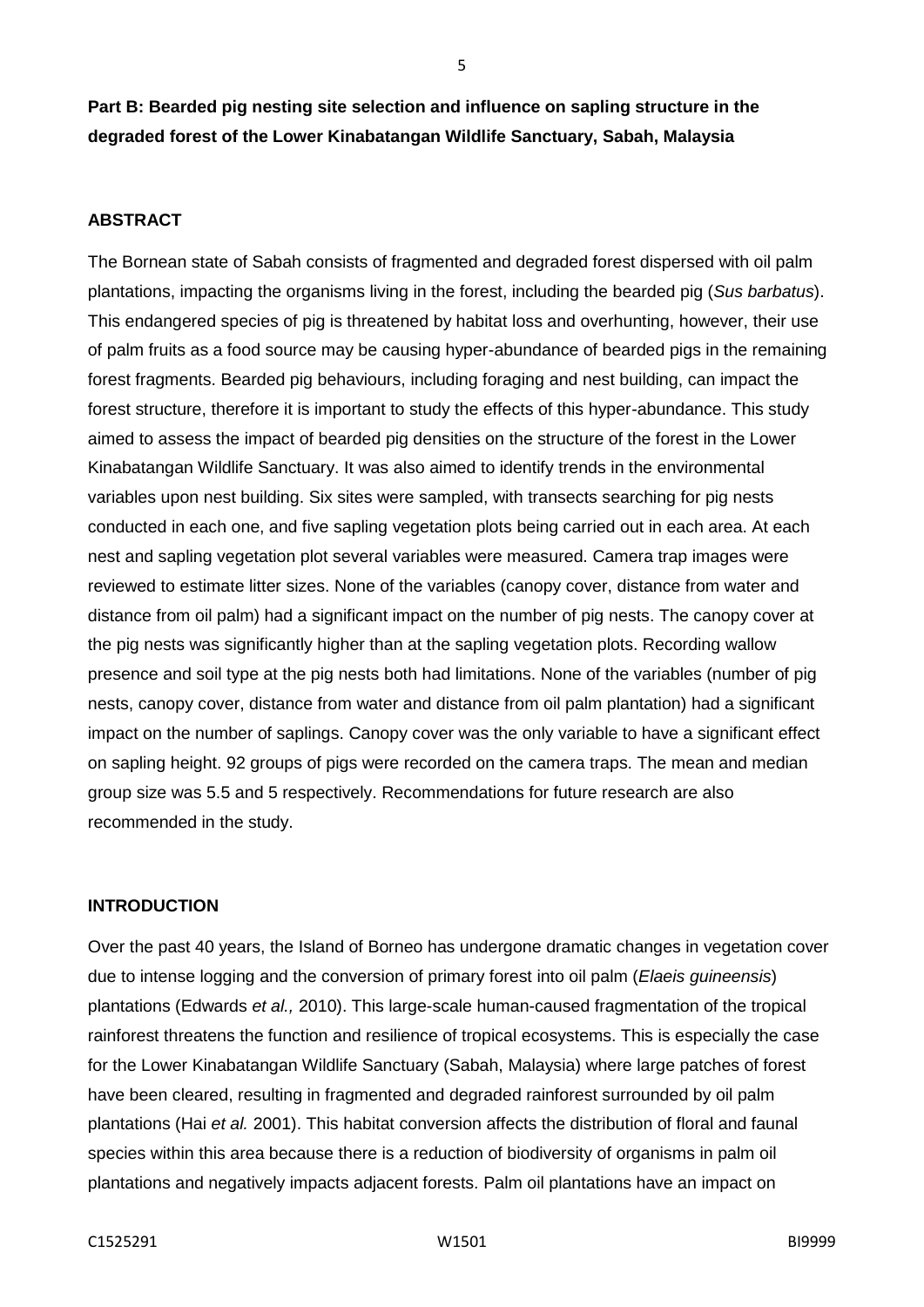biodiversity levels, spatial distribution and density of many species, including the Bornean bearded pig (*Sus barbatus*) (Koh and Wilcove, 2008).

Bearded pigs are a species of pig found in Southeast Asia which are known for their long legs, long distance migrations and recognisable beards. Typically, family units will consist of a mother and her piglets, with these groups commonly joining up (Iucnredlist.org). Bearded pigs are economically and culturally significant in Borneo as they are consumed by many rural people and are an important source of protein. Additionally, bearded pigs are an important prey source for predators including clouded leopards (*Neofelis nebulosi*) (Ross *et al.,* 2013) and can impact the forest structure. Trends in bearded pig populations indicate a serious decline in population size of approximately 30% in a recent 21-year period, causing the species to be classified as vulnerable by the IUCN since 2008 (Luskin *et al.,* 2017). Habitat fragmentation and habitat loss due to conversion of rainforest to oil palm plantation are major causes of this decline in bearded pig population numbers (Iucnredlist.org). Additionally, the Bornean bearded pigs are heavily hunted and comprise approximately 72% of the dressed weight of hunted animals in the state of Sarawak and 53.7% in the state of Sabah (Bennett et al. 2000). Hunting and habitat degradation can drastically reduce the population sizes of bearded pigs, which has important consequences on the structure of the rainforest.

Fruit supply is thought to have significant influence on growth rate and reproduction of the bearded pig and the forest areas surrounded by oil palm plantation may be developing abnormally high bearded pig densities (Love *et al*., 2017). Previous studies on wild boar (*Sus scrofa)* have identified that the pigs thrive in forest fragments adjacent to oil palm plantations due to the high availability of oil palm fruit, which is exploited by the pigs as a food source (Ickes, 2001). However, wild boar remain heavily dependent on nearby rainforests for nesting and protection from humans and predators, indicating that the oil palm plantations are useful as a supplementary food source but little else. A high density of bearded pigs in forests surrounding oil palm plantations may therefore have a detrimental effect on forest structure due to pig foraging and nesting behaviour. Bearded pigs affect the structure of the forest through rooting, frugivory and nest building (Luskin et al. 2017). In addition, Grandos *et al.* (2017) found that bearded pigs would forage more in areas of logged forest than unlogged when dipterocarp seeds were available. Foraging can aid the spread of invasive plant species (Fujinuma and Harrison, 2012) and kill seedlings, as well as altering nutrient concentrations in the soil (Singer, Swank and Clebsch, 1984). In contrast, the rooting behaviour of bearded pigs can also be beneficial to forests. A study performed by Lacki and Lancia (1986) on wild pigs in North America, concluded that pig rooting promoted increased shoot elongation of beech trees. Frugivory by wild pigs may also be affecting the structure of the forest as it may cause the seeds in the fruits to die (Ickes, Dewalt and Appanah, 2001). Pigs are known to eat large amounts of fruit and seeds when it is available to them which indicates that bearded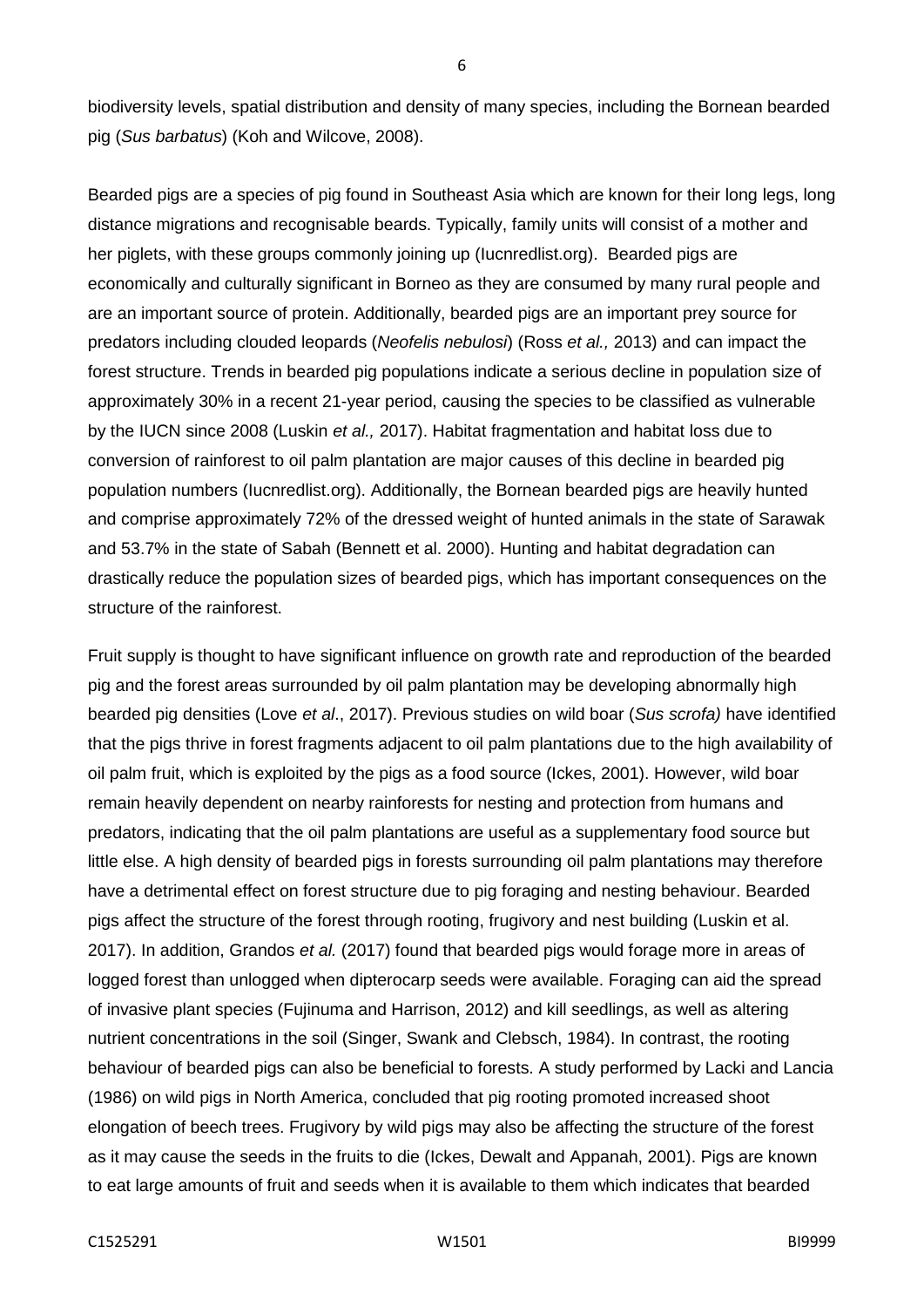pigs may take advantage of the high number of oil palm fruits available to them within the plantations (Ickes *et al.,* 2001, Love et al. 2017). While a lot is known about how oil palm is replacing forest (Fitzherbert *et al.,* 2008), it is becoming increasingly apparent that the presence of oil palm is also affecting the forest by providing a supplemental food source that changes dynamics within the nearby forest as well. This can be seen with wild pigs and their behaviours of snapping saplings for nest building which can have an impact on the structure of the forest. As pigs respond to fruit cycles, and therefore respond to oil palm by exploding in populations, they build more nests and snap off many saplings in the forest.

Nest building is found to be common behaviour in bearded pigs and has been described in several pig species. For example, the bushpig (*Potamochoeru porcus),* was found to make nests of grass covering the new-borns for the first few days after birth until the piglets are strong enough to follow her (Skinner *et al.,* 1976). It was found that pig nest building had more of an impact on some species of plants than others. Dipterocarpaceae were approximately twice as likely to be used to construct a nest by wild boar compared to other plant species (Ickes, Paciorek and Thomas, 2005). Furthermore, a study carried out by Fernández-Llario (2004) indicated that wild boar in the Mediterranean preferentially selected areas with high plant cover, close to water and with higher temperatures compared to other areas. They also concluded that the distance between the nests was significant.

Bearded pigs alter the structure of the rainforest by snapping or uprooting saplings, which they use for nest building. Nest site selection is a very important component in determining the survival of the piglets and the location of the nest depends on factors such as the presence of saplings (Fernández-Llario, 2004). Pigs can use over 500 saplings in a single nest, altering the sapling density within the nest site area. A forest area with high pig densities would be more likely to have lower numbers of saplings and therefore the composition of the forest floor may alter drastically compared to areas of low pig density (Ickes *et al.,* 2001). Previous studies, predominantly on wild boar and carried out in small forest reserves, identified that wild boar exclosures had higher sapling densities and greater vertical growth of plants between 1 and 7 m tall (Ickes, Dewalt and Appanah, 2001). Additionally, the growth of shoots after the saplings had been snapped was slow in the understory (Ickes, Dewalt and Thomas, 2003), indicating that high pig densities in small forest reserves would have a significant impact on the tree community in that area.

There has only been limited research carried out on the selection of the nest site of bearded pigs and on the sizes of the litter. Most of the available information comes from interviews with local hunters who indicated that the median number of piglets of an adult female, and the median number of foetuses found in dead females was seven (Oliver, 1993). There have not been any studies of this subspecies of bearded pigs, except for the study carried out by Love *et al.* (2017),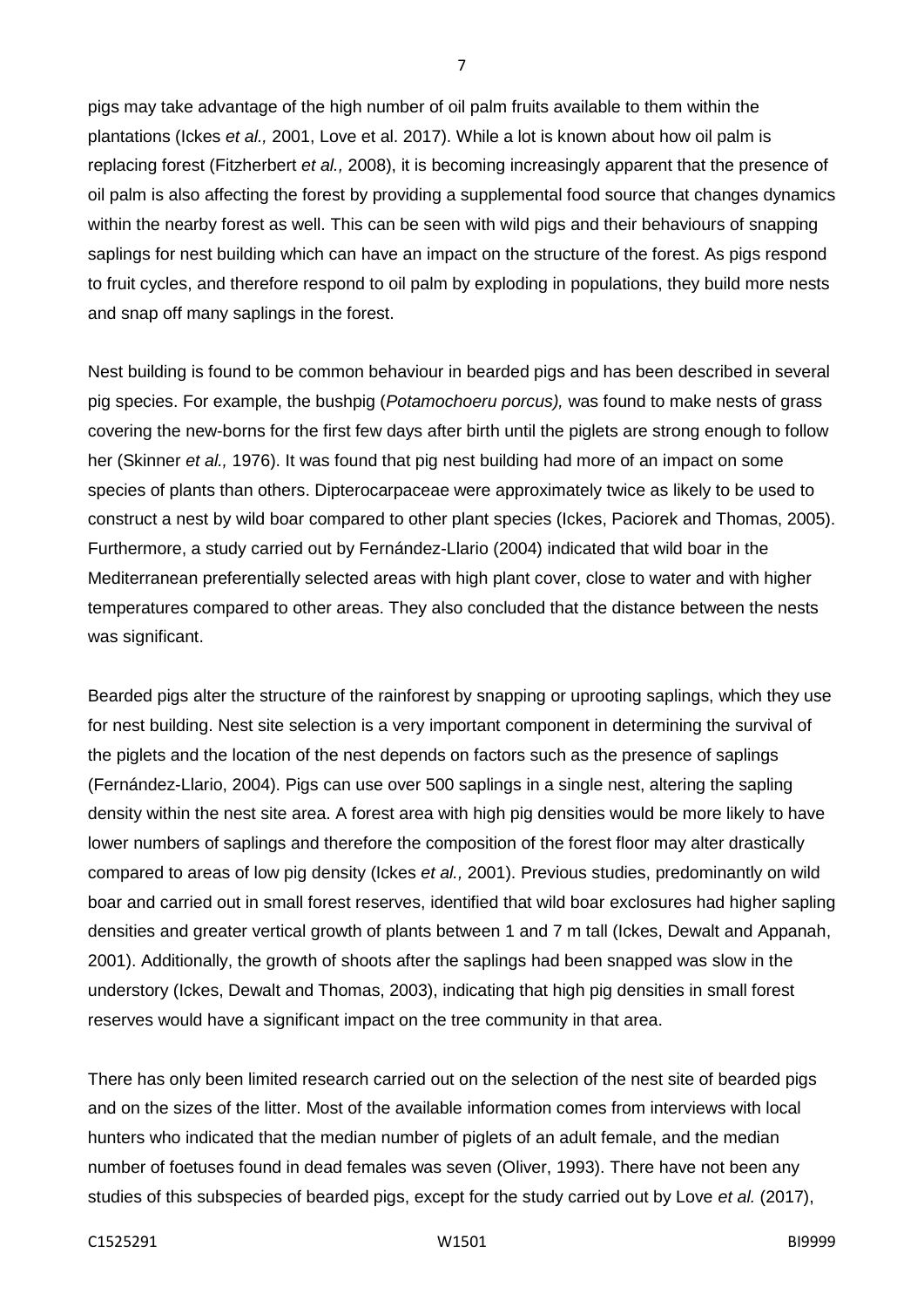looking at how bearded pigs have adapted to the abundance of oil palm in the Lower Kinabatangan Wildlife Sanctuary*.* Bearded pig behavioural ecology is a driver of change in the composition of the forest floor, and the structure of the vegetation present. Thus, it is important to quantify the impacts of these behaviours in order to conserve both the bearded pig and its ecosystem.

This study aims to assess the impact of bearded pig densities on the structure of the forest floor in the Lower Kinabatangan Wildlife Sanctuary and aims to identify trends in the environmental variables upon nest building. It was hypothesised that areas of high pig nest density and consequently high density of mothers with juvenile groups will have fewer saplings between the heights of 30cm and 300cm as these will be used to construct the nests. It was also expected that pig nests would show a trend in the presence of water, oil palm plantations, and wallows in the vicinity. Additionally, it was hypothesized that pig nest sites will have higher than average canopy cover as compared to the rest of the forest.

#### **MATERIALS AND METHODS**

#### *Study Site and Transects*

The sites selected for this study were located along the Kinabatangan river of Sabah, Borneo. The Lower Kinabatangan Wildlife Sanctuary consists of ten Lots of protected forest, surrounded by palm oil plantations, all of which are located on a floodplain. The climate is warm, wet and humid, with the temperature ranging between 22-32ºC and an average annual rainfall of 2,600 mm (Azmi, 1998). There are various habitat types in the area, of varying degrees of degradation. The type of habitat surveyed in this study was secondary degraded forest which has previously been selectively logged. Six sites, containing a transect area of six hectares in each, were surveyed for pig nests. These sites were selected in Lots 5, 6, 7 and 8 and in the corridors adjacent to them in the Lower Kinabatangan Wildlife Sanctuary (Fig 1.). All fieldwork was carried out during the time period of December 2017 to April 2018.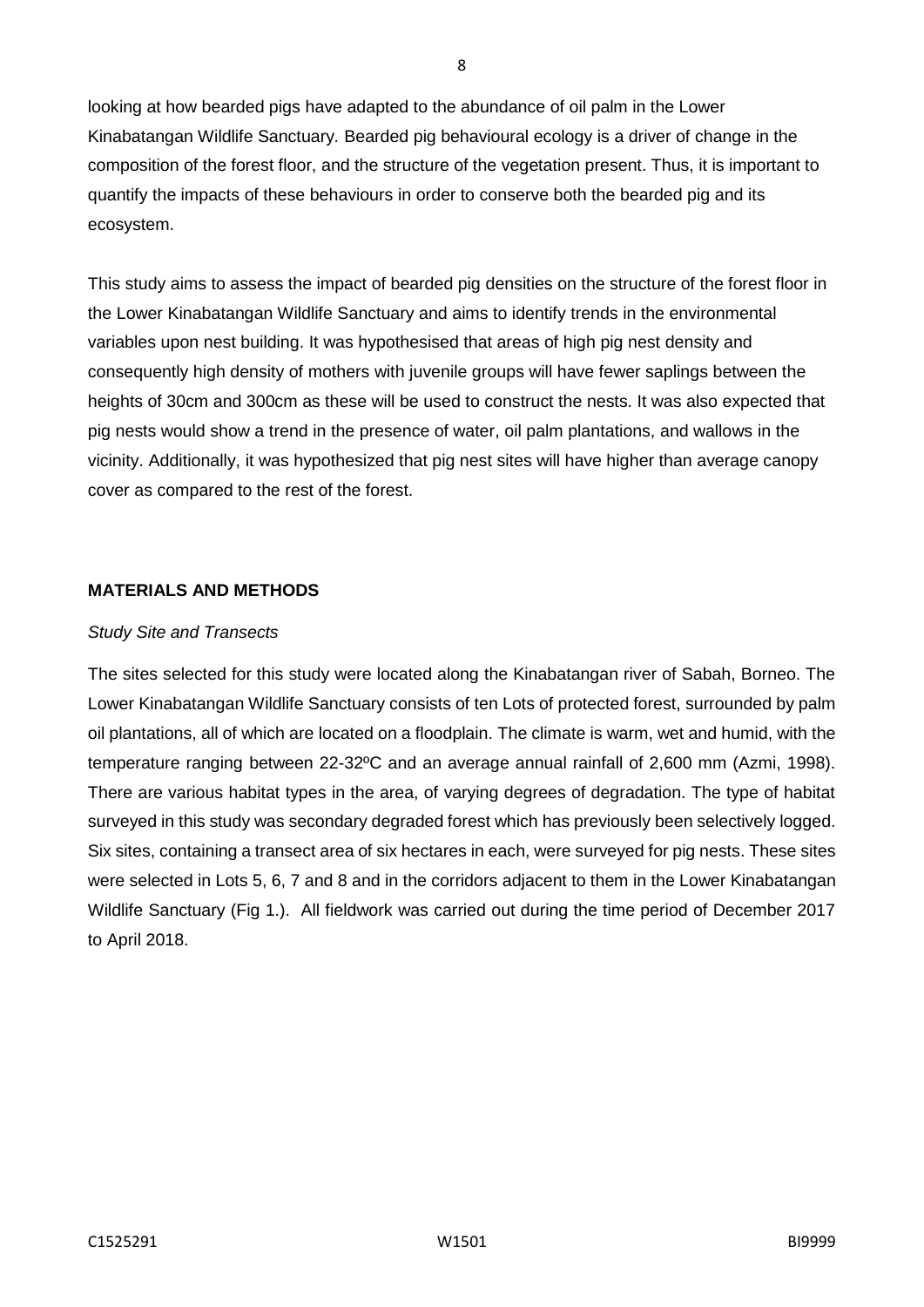



Transects started ten metres from the river or trail. A compass direction was randomly selected using a random number generator (Google), where a number between one and eight was selected and each number corresponded to a direction. After the direction was selected, surveyors walked at the same pace alongside each other in the selected direction using a compass, until a forest edge (water or plantation) was reached. At this point, a different compass direction was randomly selected for surveyors to walk until an area of six hectares had been surveyed.

Surveys were completed over several separate days, using at least two different starting points to produce a representative indication of pig nest densities at each site. If a starting point was selected and it was within 500 metres of an existing, previous starting point, then a new starting position was selected. If small areas of forest were deemed impassable or dangerous, they were circumnavigated. If larger areas were impassable or dangerous, this area was treated as a forest edge and the compass direction surveyors walked was changed altogether. The search effort was carried out by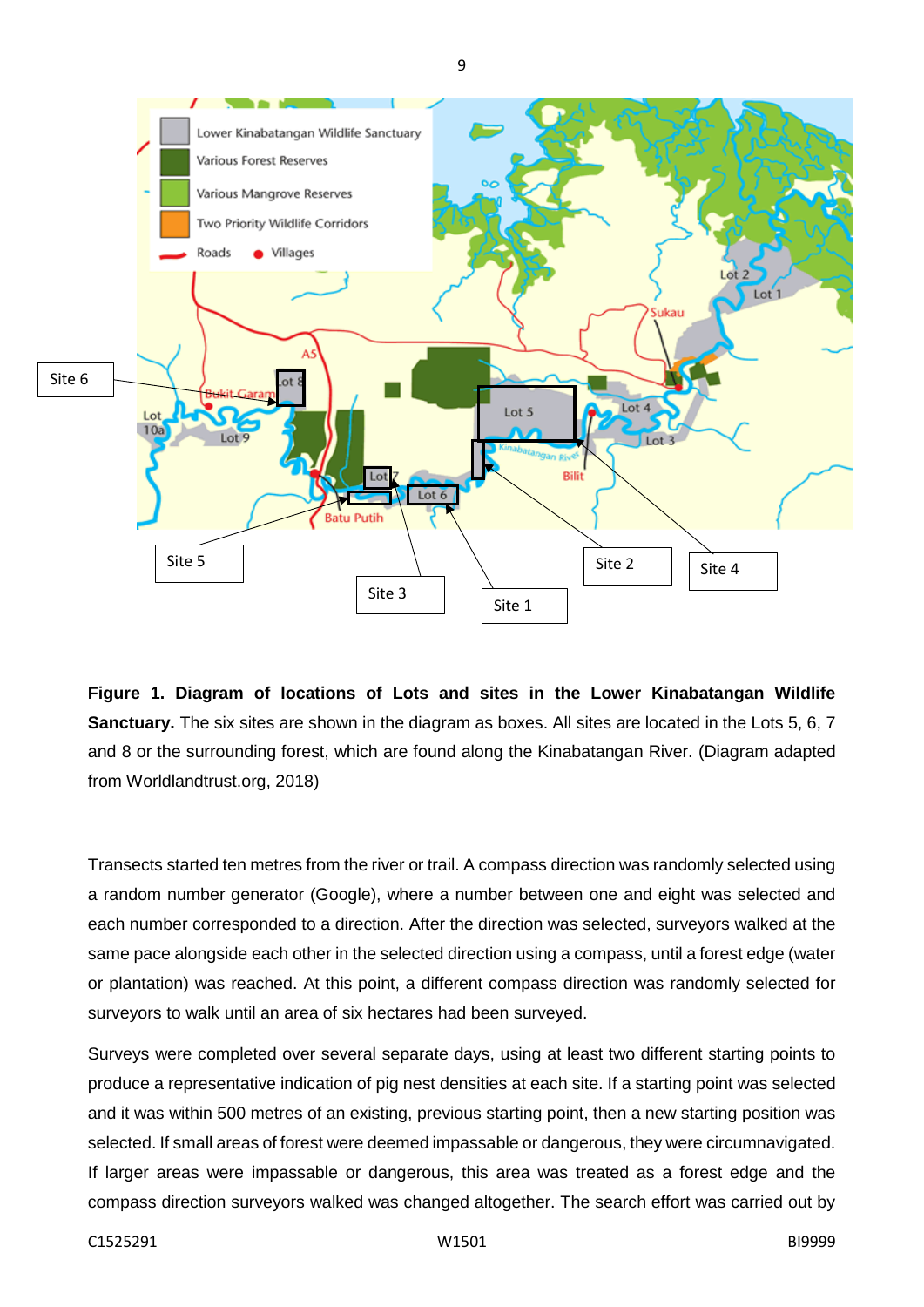two to five surveyors that walked each transect positioned at ten metre intervals from each other. To ensure uniformity in the surveying method, each survey was conducted and supervised by the same researcher (JW). Each surveyor searched for pig nests five metres either side of the transect line (five metre distance from the transect line was considered small enough to reliably identify a pig nest), covering a width of ten metres of the transect for each surveyor and a total area cover of 20- 50 metres, depending on the number of surveyors. Each transect was surveyed once as it was considered more important to survey multiple sites over a larger area than to repeat the same transects.

10

#### *Nest cataloguing*

Each pig nest identified in the transect was marked with a handheld GPS (GARMIN GPSMAP 64). To confirm a pig nest had been identified, sapling stem breaks were searched for in the near vicinity and photographs were taken to confirm with additional scientists. The age of the pig nest was estimated and classed in the categories as: less than 1 week old (leaves still green, nest still at full volume), 1 week to 1 month old (majority of leaves still green, less volume), 1 month to 9 months old (leaves going brown, nest significantly reduced in height), 9 months to 1 year old (leaves all brown and nest has little volume left) or 1 year to 2 years old (nest may just be circular imprint in ground). In addition, the width, length and height of each nest were recorded, as well as the canopy cover using a spherical densitometer and the presence of wallows in a 10 metre radius of the nest. Distance from oil palm plantation and water were calculated using Google Earth Pro (version 7.3.2.5491 (64 bit)). Soil condition was recorded as being muddy or not muddy, in a depression or not in a depression, dry or damp and debris present or debris absent.

#### *Vegetation plots*

In each transect, five random locations were selected to measure sapling structure (sapling vegetation plots). Each sapling vegetation plot covered an area of nine metres². A total vegetation plot area of 45 meters² for each transect was considered to be representative of the whole transect and would not take an excessive amount of time to survey. The number and height of saplings were measured and recorded. Only freestanding woody saplings were counted and the height of saplings standing over 2.5 metres tall were recorded to the nearest metre. Shorter saplings were measured and recorded to the nearest centimetre. Only saplings between the heights of 30 centimetres and 300 centimetres were measured and recorded. At each sapling vegetation plot, canopy cover and soil condition were also measured, as with the pig nest sites.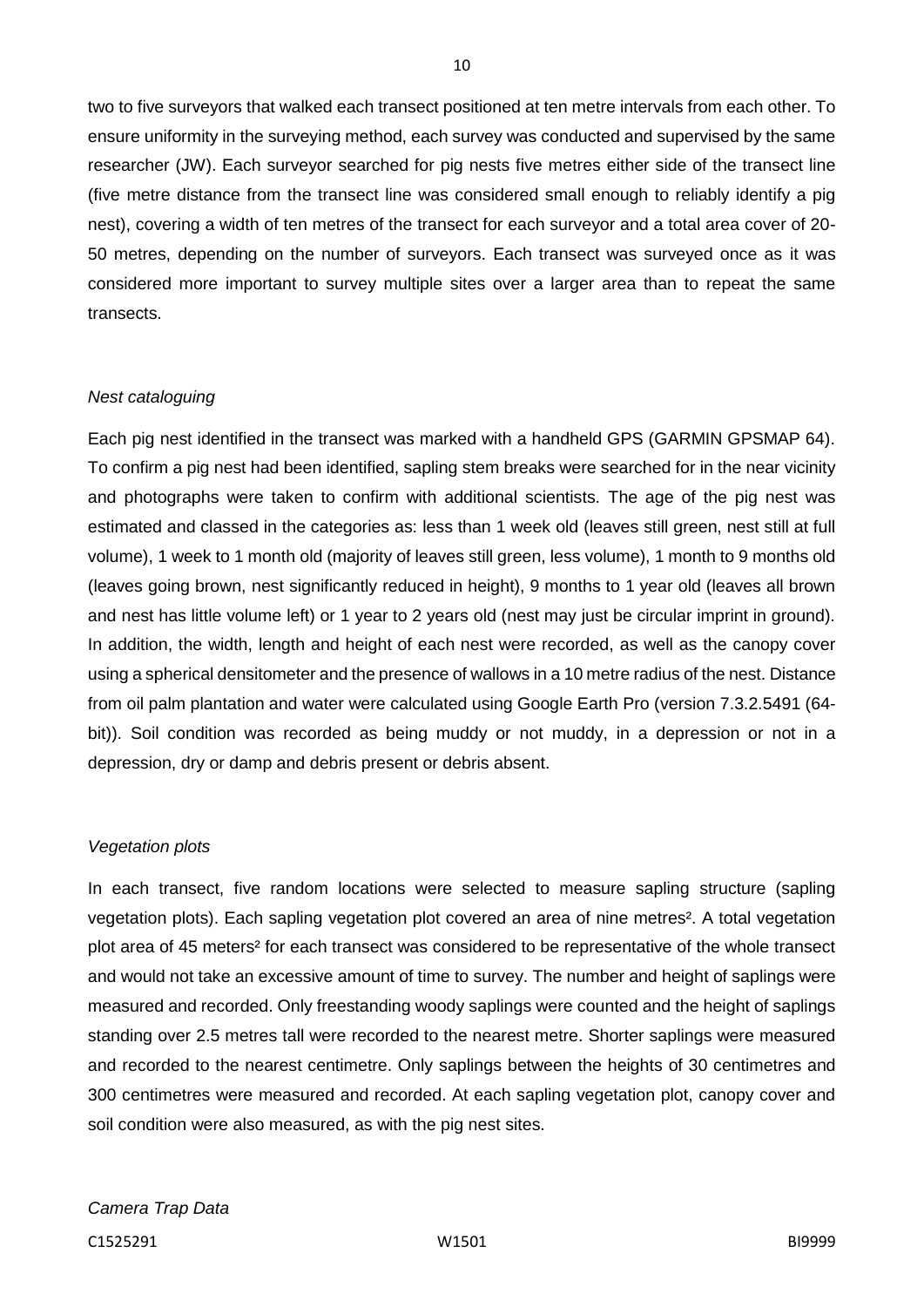Camera trap data was reviewed to estimate average group sizes of mother pigs and piglets in order to calculate pig density according to the number of pig nests present at sites. Camera traps (PC800 Professional and HC500 Hyperfire) were placed at sites along the Kinabatangan from Lot 5 to Lot 7 of the wildlife sanctuary over a 1.5 -year time period (April 2015- August 2016). Data was used from two separate years to account for the possible fluctuations in litter sizes during said time period. Group size, age class of the pigs (infant, juvenile, sub-adult and adult), body condition (very good, good, fair, poor, very poor (according the method by Te Wong *et al.* 2005) and time and date were all recorded for each mother with piglets photographed. If photographs of mother and piglet groups were taken within one hour of each other, only the group with the higher number of individuals was counted. If photographs taken within one hour of each other showed clearly different groups of pigs (e.g if one group consisted of infants and another juveniles), the photographs were counted as different groups. Large groups of pigs with multiple adults were not counted. If a group of infants or juvenile pigs were seen without the mother, it was assumed that the mother was in close proximity but not present in the photograph. Therefore, the pigs were recorded as one group and it was noted that the mother was not in the photograph. Noting the mother as being absent from the photograph was recorded only when more than two juvenile pigs were identified in the photograph. If only one juvenile pig was viewed, it was assumed that the rest of the group was close by but not in the photograph. Any groups with more than ten piglets with or without a mother were not counted as it was assumed that the piglets may be from two or more mothers.

#### *Statistical Analysis*

All data analysis was carried out using R software (version 3.4.0). Significance was accepted at 0.05. Three Generalised Linear Mixed Models were used in the *lme4* package to analyse the effects of variables on the number of pig nests, the number of saplings and the height of saplings. In these tests, site was taken into account as a random effect. A GLMM was conducted to analyse the effects of canopy cover, distance from water and distance from oil palm plantation on the number of pig nests. Second and third GLMM's were conducted to analyse the effects of the number of pig nests, canopy cover, distance from water and distance from oil palm plantation on the heights and numbers of saplings. A Mann-Whitney test was carried out on the canopy cover data from the pig nests and the sapling vegetation plots. The Mann-Whitney test was used because the data was not normally distributed. The number of pigs per hectare of forest was estimated by multiplying the number of pig nests at each site by 5.5 (the average group size found on the camera trap data) and then dividing it by 6 (the number of hectares covered at each site). Data on wallows was not statistically analysed due to there being an insufficient number of sightings. Soil types were not statistically analysed as the results were too homologous to carry out statistical tests. Therefore, for some of the data, it is represented using graphs which were produced using Microsoft Excel.

11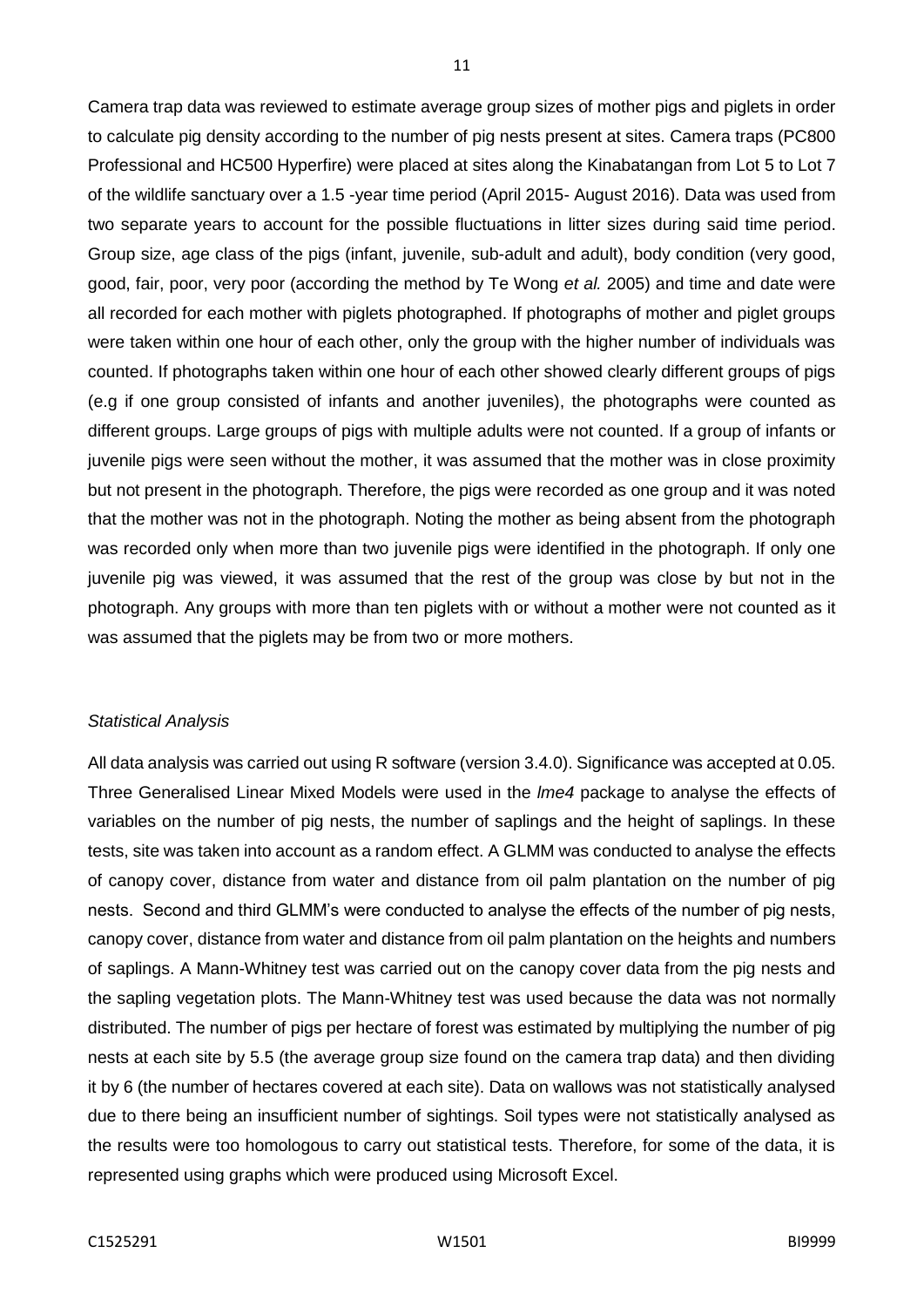#### **RESULTS**

A total of 60 bearded pig nests were sampled. Of these, 25 were found in corridors of forest, 13 were found in larger plots of forest and 22 were found in smaller plots of forest. In total 330 saplings were sampled. Of these, 141 were found in corridors of forest, 115 were found in large plots of forest and 74 were found in smaller plots of forest. Two sites were carried out in corridors of forest, two in smaller plots of forest and two in larger plots of forest.

12

## *Pig nest site selection*

It was found that none of the variables (canopy cover, distance from water and distance from oil palm plantation) had a significant impact on the number of pig nests. However, distance from oil palm plantation was the approaching significance (having a negative correlation).

It was found that there was a significant difference between canopy cover at pig nest sites and the sapling vegetation plot sites (p-value= 0.031), with canopy cover at pig nest sites being higher on average than at the sapling vegetation plot sites.

Only one pig nest was found with a wallow within 10 metres of it. Thus, there was insufficient data for analysis of a significant relationship.

Regarding the soil condition of the pig nest sites and the sapling vegetation plots, it was found that 88.3% of pig nests were in areas with damp soil (with the remaining 11.7% being dry), compared with the sapling vegetation plots where 93.3% was damp. At the pig nest sites 100% of the sites had debris present, while at the sapling vegetation plots 96.7% had debris present. 93.3% of the pig nest sites were muddy, while only 83.3% of the sapling vegetation plots were muddy.

The number of pigs per hectare was calculated for all sites and is shown in table 1. The numbers calculated are conservative due to the methods of the camera trap data analysis, therefore it is likely these numbers are higher in reality compared to those shown in table 1.

| <b>Site</b>             | <b>Forrest plot size</b> | Number of pigs per |
|-------------------------|--------------------------|--------------------|
|                         |                          | hectare            |
| Lot 6                   | Large                    | 6.4                |
| Corridor before Lot 5   | Corridor                 | 11.0               |
| Lot 7                   | Small                    | 13.8               |
| Lot 5                   | Large                    | 5.5                |
| Corridor opposite Lot 7 | Corridor                 | 11.9               |
| Lot 8                   | Small                    | 6.4                |

**Table 1.** Table showing the number of pigs per hectare for each site sampled. It is evident that corridors and smaller forest plots have more pigs than the larger plots of forest.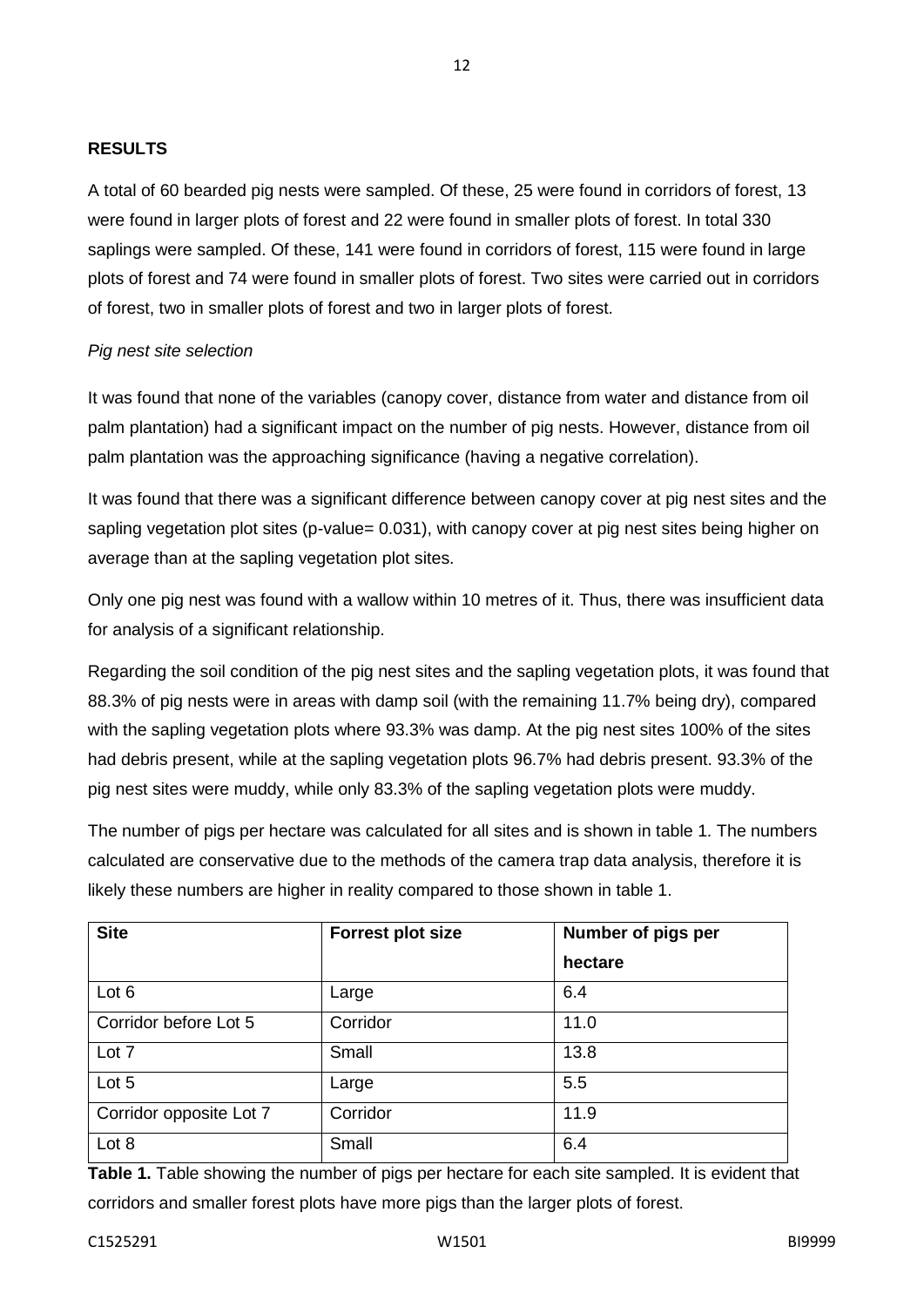## *Sapling vegetation plots*

It was found that none of the variables (number of pig nests, canopy cover, distance from water and distance from oil palm plantation) had a significant impact on the number of saplings. However, the number of the pig nests was the approaching significance. Interestingly, the number of pig nests had a positive correlation with the number of saplings, which is the opposite of what was hypothesised. This correlation was the strongest of all the variables by a considerable amount (with the correlation being 0.266 and the second strongest correlation being -0.079). However, canopy cover was found to have a significant effect on sapling height (p-value= < 0.001), with the correlation being strongly negative. None of the other variables had a significant effect on sapling height, and the distance from oil palm plantation also had a negative correlation with sapling height, while the number of pig nests and the distance from water had a positive correlation.



**Figure 2 The number of pig nests and the number of saplings at each site.** Graph showing the number of pig nests found in transects and the number of saplings found in the sapling vegetation plots in each site in the Lower Kinabatangan Wildlife Sanctuary. Sites Lot 7, Lot 5 and the corridor opposite Lot 7 seem to follow the trend of a negative correlation between the number of pig nests and the number of saplings. However, the other three sites do not seem to show this correlation and instead seem to show a positive correlation.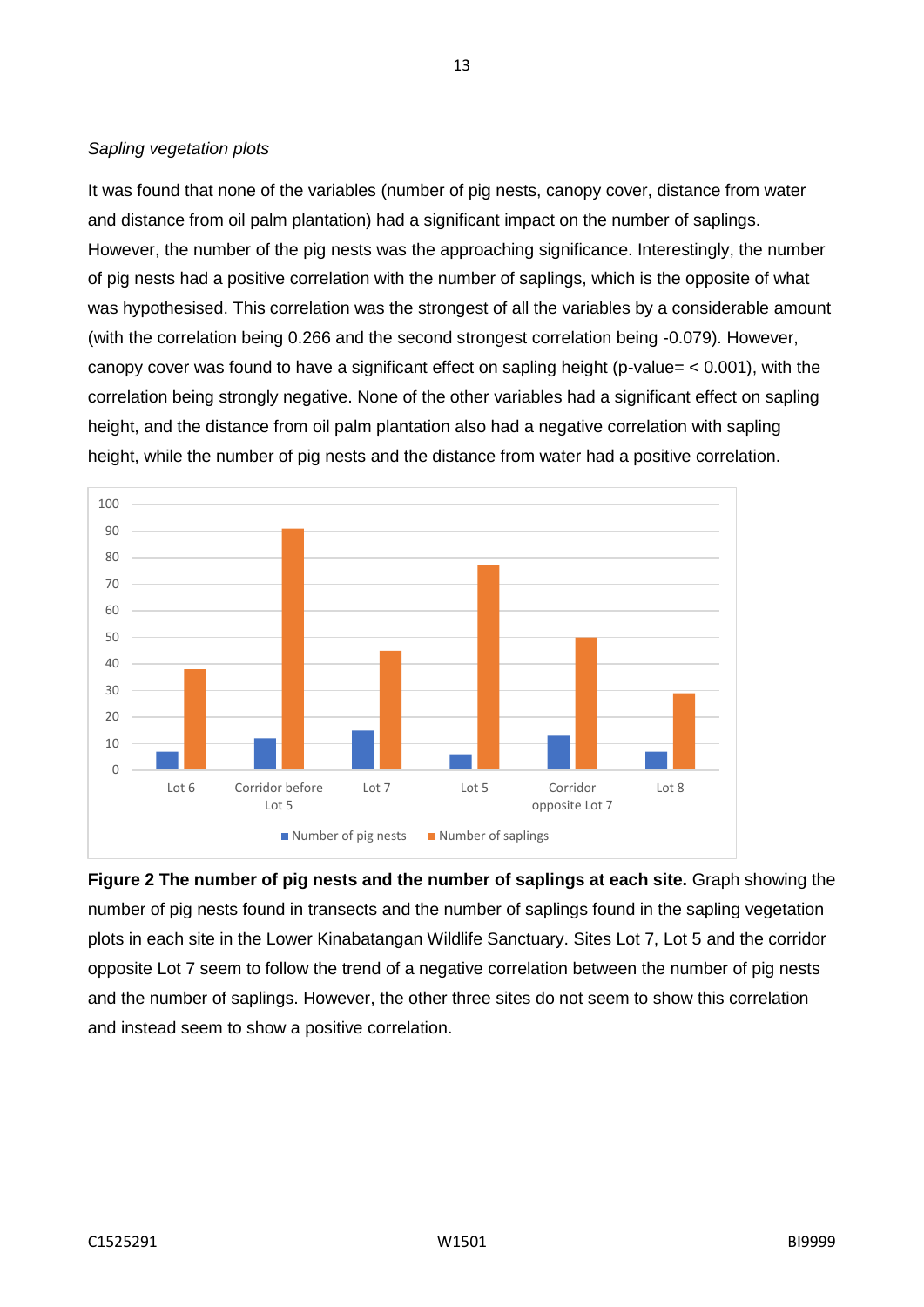

14

# **Figure 3 The number of pig nests and the percentage of snapped saplings at each site.**  Graph showing the number of pig nests found in transects and the percentage of snapped saplings out of the overall number of saplings found in the sapling vegetation plots in each site in the Lower Kinabatangan Wildlife Sanctuary. There was not a significant trend between the number of pig nests and the percentage of snapped saplings.

Figures 2 and 3 demonstrate that the data did not show a significant trend between the variables.

# *Camera trap data*

92 groups of pigs which fitted the criteria (a group of non-adults with or without a mother) were recorded on the camera traps. The mean group size for all the groups recorded was 5.5, and to calculate this any group viewed without the mother had one added to the group size so the inclusion of the mother was uniform. The median group size number was 5. The highest group size was 10 which was set as the maximum in the methods, and the lowest group size was 3 which was set as the minimum in the methods. The majority of the groups consisted of juveniles (49), with there being fewer infants (34) and very few sub-adults (9), as show in Figure 4.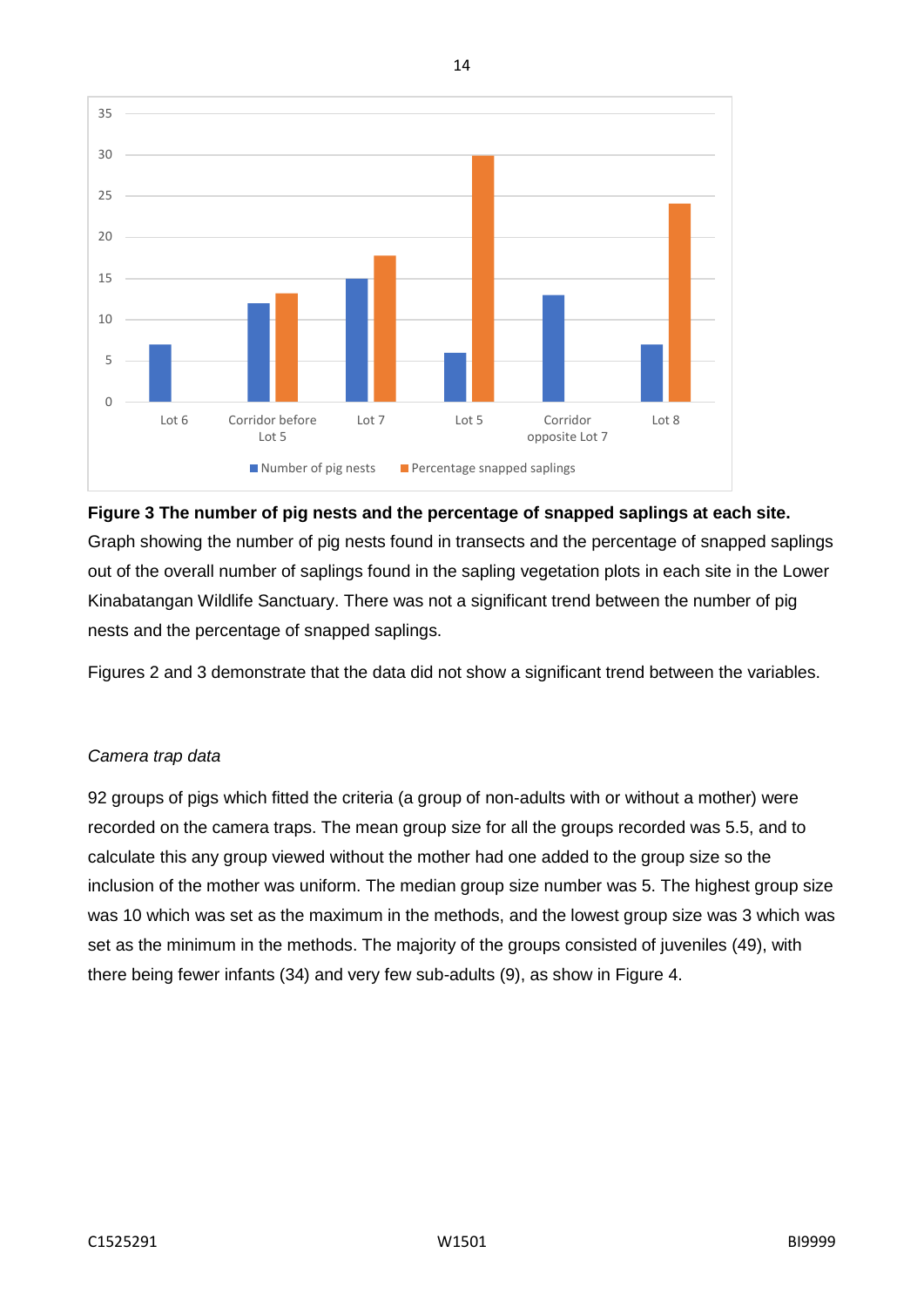

# **Figure 4 The number of groups of different age classes of bearded pigs viewed on the camera trap data.** Graph showing the number of groups of infant, juvenile and sub-adult pigs viewed on the camera trap data collected from the Kinabatangan Wildlife Sanctuary. The majority of the groups are juvenile, while there are few sub-adult groups.

15

In addition, the mean numbers of group sizes differ between age classes of pigs. The mean group size for infants was 4.9, for juveniles was 4.4 and for sub-adults was 3.6. These numbers do not include the mother in the group size. Therefore, it is evident there is much variation in the group sizes and therefore the overall mean taken may not be wholly accurate and representative.

Regarding the body condition of the bearded pigs, 3.3% of the pig groups were categorised as being 'very good', 92.4% were categorised as 'good', and 4.3% were categorised as 'fair'.

# *Nest age*

Of all the nests sampled, 6.6% were less than one week old, 18.0% were one week to one month old, 34.4% were one month to nine months old, 26.2% were nine months to one year old and 14.8% were one to two years old. It can be seen that the majority of nests found were within one month to one year old, and far fewer were found which were much younger or much older than this.

# **DISCUSSION**

From the results of this study, it appears that canopy cover had a significant impact on the number of pig nests found. While canopy cover was found to not have a significant effect on the number of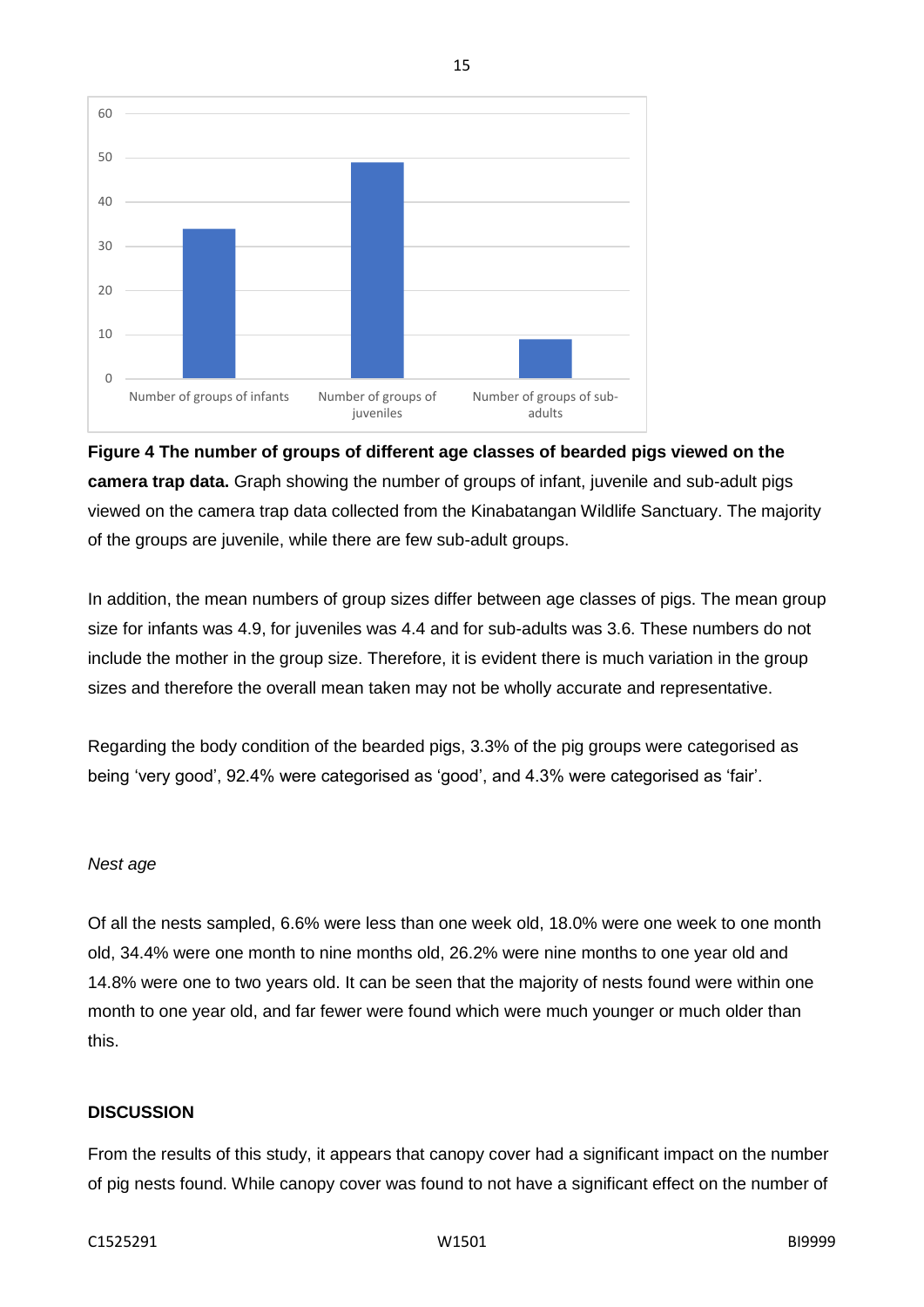pig nests in the GLMM, this may be explained by the fact that the pig nests all have similar canopy cover as they are all relatively high. Therefore, a statistical test is unlikely to find any significance. This is supported by the result showing that there was a significant difference between the canopy cover at the pig nests and the canopy cover at the randomly located sapling vegetation plots, indicating that the bearded pigs are selecting areas with higher than average canopy cover, as well as with higher numbers of shorter saplings, to make their nests in. The pigs are likely nesting in areas of high canopy cover to serve as some protection from predators for the piglets, as predicted in the 2004 study by Fernández-Llario. It appears that no other variables had a significant effect on the number of pig nests. However, these results must be taken in the context of this study, as there may be factors causing the results to seem to hold less significance than they do.

While distance from oil palm plantation was not significant, it was approaching significance and had a negative correlation, meaning that further away from oil palm, there are fewer pig nests than there are closer to oil palm. This is supported by the finding that the majority of pig nests were found in corridors of forest and smaller plots of forest (which would both be close to oil palm plantation), with only 13 being found in larger plots of forest. Therefore, while a significant relationship between distance to oil palm and number of pig nests was not found, they may still be selecting areas where oil palm is accessible as a food source, as found by Love et al. (2017). In addition, distance from water may not be significant because all the areas sampled were relatively close to the river, meaning there may not be enough variation to produce statistically significant results. However, it may be that the pigs are using smaller water sources than the river, like wallows and creeks which would explain why they are not taking the distance from the river into account when selecting their nesting site. Due to the nature of the sampling methodology, only water sources within 10 m of the pig nest would have been seen and recorded, meaning it is possible that there were water sources being used by the pigs which were not recorded in this study.

None of the variables measured were found to have a significant impact on the number of saplings. This was expected for the distance from water and the distance from oil palm as these variables were unlikely to have any effect on the number or height of saplings, unless they caused increased human disturbance to the saplings. However, canopy cover would be expected to have an impact as decreased canopy cover would theoretically cause more saplings and cause them to be taller than in areas with higher canopy cover. This has been found in other studies on the effects of canopy cover on saplings, decreased canopy cover increases the densities of Scots pine saplings over 1 m in height, and saplings shorter than 1 m also had highest densities at lower canopy covers (peaking at 20% canopy cover) (Vickers and Palmer, 2000). Canopy cover did have a significant impact on sapling height, with a negative correlation as expected, however it may have not had a significant impact on the number of saplings because other unmeasured variables like the impact of animals in the area may have had more of an effect. Animals have been found to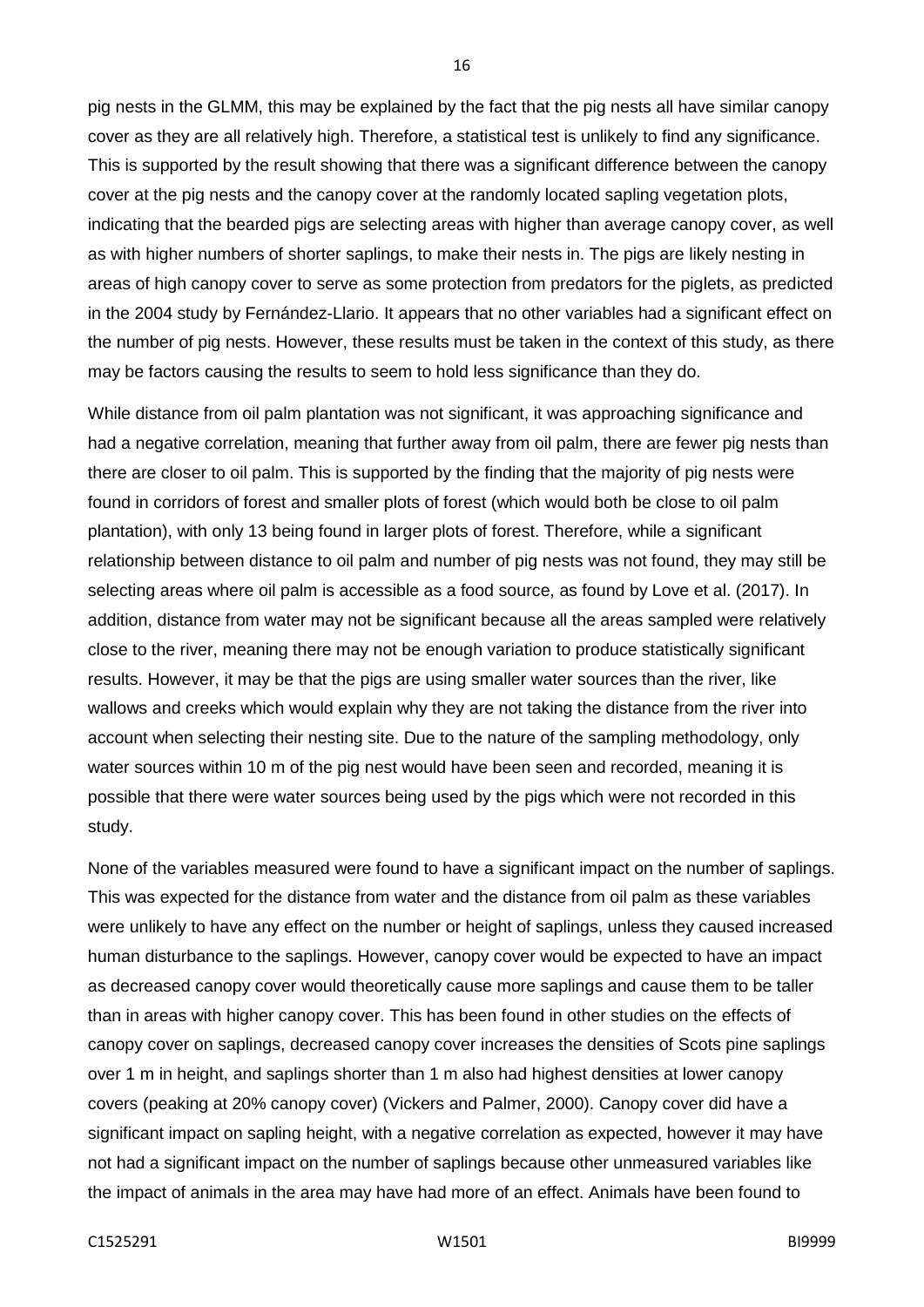damage saplings in other studies, including the study on the effect of red deer on foliage by Renaud et al. (2003), which found that the red deer prefer specific heights and structure of saplings, consequently having an impact on the sapling densities. As seen in the results, while insignificant, the number of pig nests had a positive correlation with the number of saplings. This may be because the pigs are selecting to nest in areas with high numbers of saplings for nest building purposes. Alternatively, they may be selecting areas of forest which are more degraded, and consequently have a higher sapling density. More degraded areas of the forest with fewer larger trees would have higher canopy cover resulting in higher densities of saplings. Elephants have been found to prefer degraded forest rather than primary forest in study conducted in Sabah (Evans et al., 2018). Therefore, it may be that bearded pigs also prefer to live and nest in degraded forest, however this may only be because it is close to oil palm as this is where the degraded forest is most prevalent. This supported by the fact that the majority of the pig nests were found in smaller plots of forest and corridors of forest, instead of larger plots. Another hypothesis may be that the removal of saplings by the pigs actually encourages further growth.

17

Some of the limitations of this study may have impacted its accuracy. Some surveyors were more skilled and experienced at spotting pig nests and therefore more may have been missed on transects conducted by less experienced surveyors. The small area each surveyor had to survey aimed to reduce this, however it still may have had an impact on the numbers of pig nests sampled on each transect. In addition, despite the time frame 'one month to one year' being less than half the time period of the potential age of the pig nests, over 60% of nests were estimated to be between one month and one year old. This may be because newer nests are easier to see as they are usually much more obvious due to the nests decreasing in height with age. Therefore, this could indicate that some older nests were potentially missed, meaning that the pig density estimates are lower than the reality. The method used for measuring soil type was coarse, as the categories only had two or three potential options and the majority were the same, meaning the results were very similar for most of the soil found at the pig nests and sapling vegetation plots. This would not give a representative indication of the soil types as a result. In addition, the recording of wallows in the vicinity of the pig nests was not successful as only one pig nest had a wallow within 10 m of it. Furthermore, the numbers of camera traps used in this study were lower than previous studies, including Love *et al.* (2017) in which 110 camera trapping stations were used. Moreover, all the camera traps reviewed for this study were located along the river and restricted to only one side of the river. This means that the data from these camera traps may have not been completely representative if, for example, on one side of the river pigs typically have more piglets than on the other side of the river.

Future studies could potentially measure the distance between the pig nests. In order to do this, a complete area would need to be sampled rather than random transects through it. However, the distance between pig nests may be significant as several nests were found in very close proximity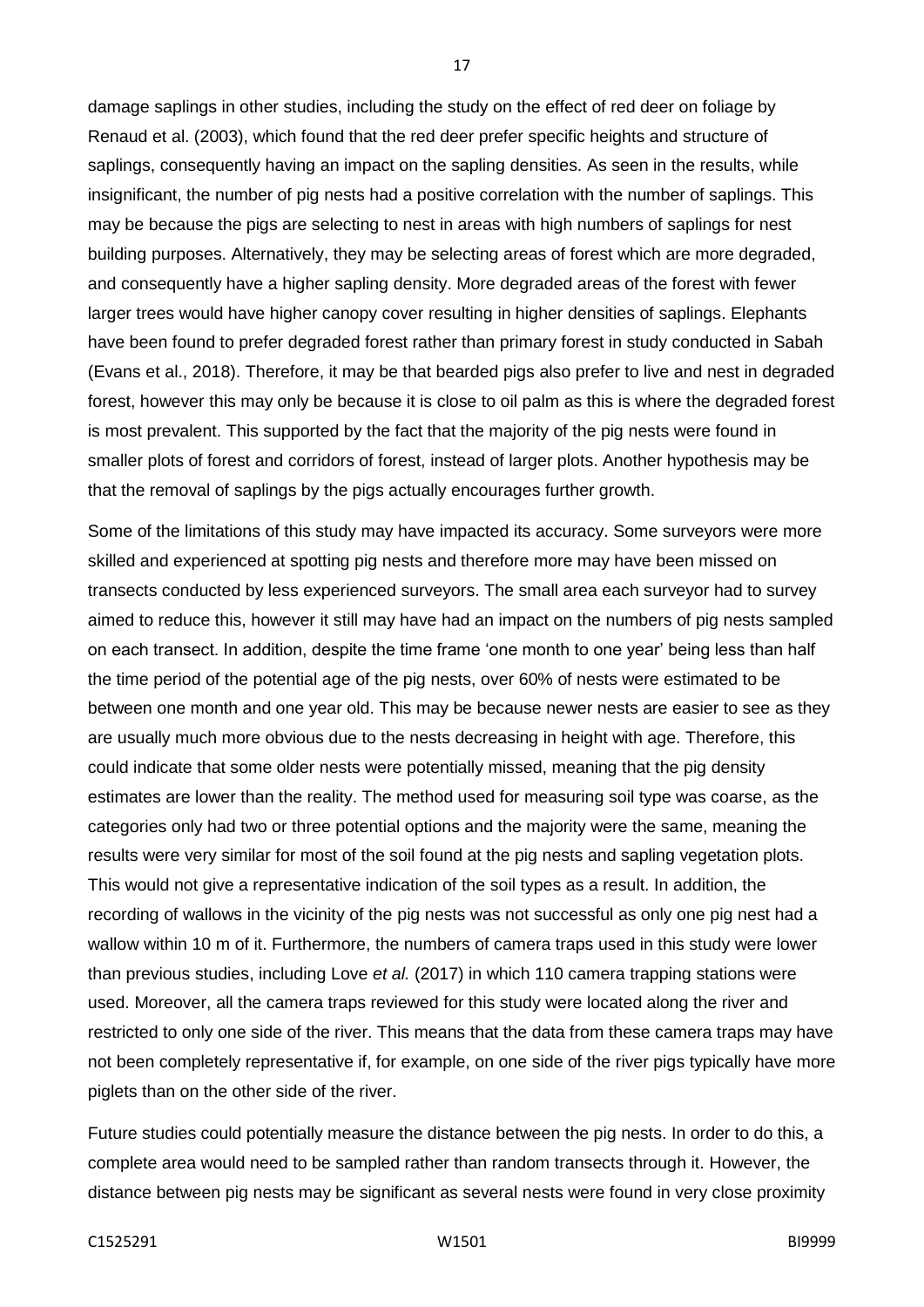to another nest of a similar age, indicating that the pigs may be nesting near each other for safety or other reasons. In addition, a larger area and more sites could be sampled in future, as well as more sapling vegetation plots (to ensure it is actually pigs causing a trend), because this study was limited by time and resources and therefore did not sample a very large area. Therefore, more sampling would make the results more representative and accurate. Furthermore, all the transects in this study were started from the river or a trail due to time constraints, however this may mean the results are slightly biased as the majority of the area sampled was near the river. Consequently, future studies could consider starting transects at random points in the forest which may give more representative results. Better and more numerous camera trap placement would also be an improvement for future study.

In conclusion, it is evident from this study that in the areas sampled, a significant relationship between bearded pig nest activity and sapling composition was not found. However, they may be selecting areas to nest in with higher than average canopy cover and high numbers of short saplings. The emergence of relationships between bearded pig nest site selections and forest structure point toward important roles for this species in the rainforest. There is a rich set of possible future studies that could enumerate and demonstrate these relationships more fully.

#### **ACKNOWLEDGEMENTS**

Thank you to the staff, researchers and volunteers at Danau Girang Field Centre who helped with data collection and report writing during my project. Thank you particularly to Richard Burger and Miriam Kunde for help with the project design and write up. Thank you to Benoit Goossens for the opportunity to carry out a project at his field centre and his supervision during my project. Finally, a special thank you to Dave Kurz for his continuous advice at every stage of the project and his constant support.

#### **REFERENCES**

Azmi, R., 1998. Natural Vegetation of the Kinabatangan Floodplain. Part 1: An Introduction to the Natural Vegetation Including a Preliminary Checklist of the Region. WWF Malaysia, Kota Kinabalu, Sabah.

B Bennett, E. L., Nyaoi, A. J., and Sompud, J., 2000. Saving Borneo's bacon: the sustainability of hunting in Sarawak and Sabah. *In 'Hunting for Sustainability in Tropical Forests'*. (Columbia University Press: New York.)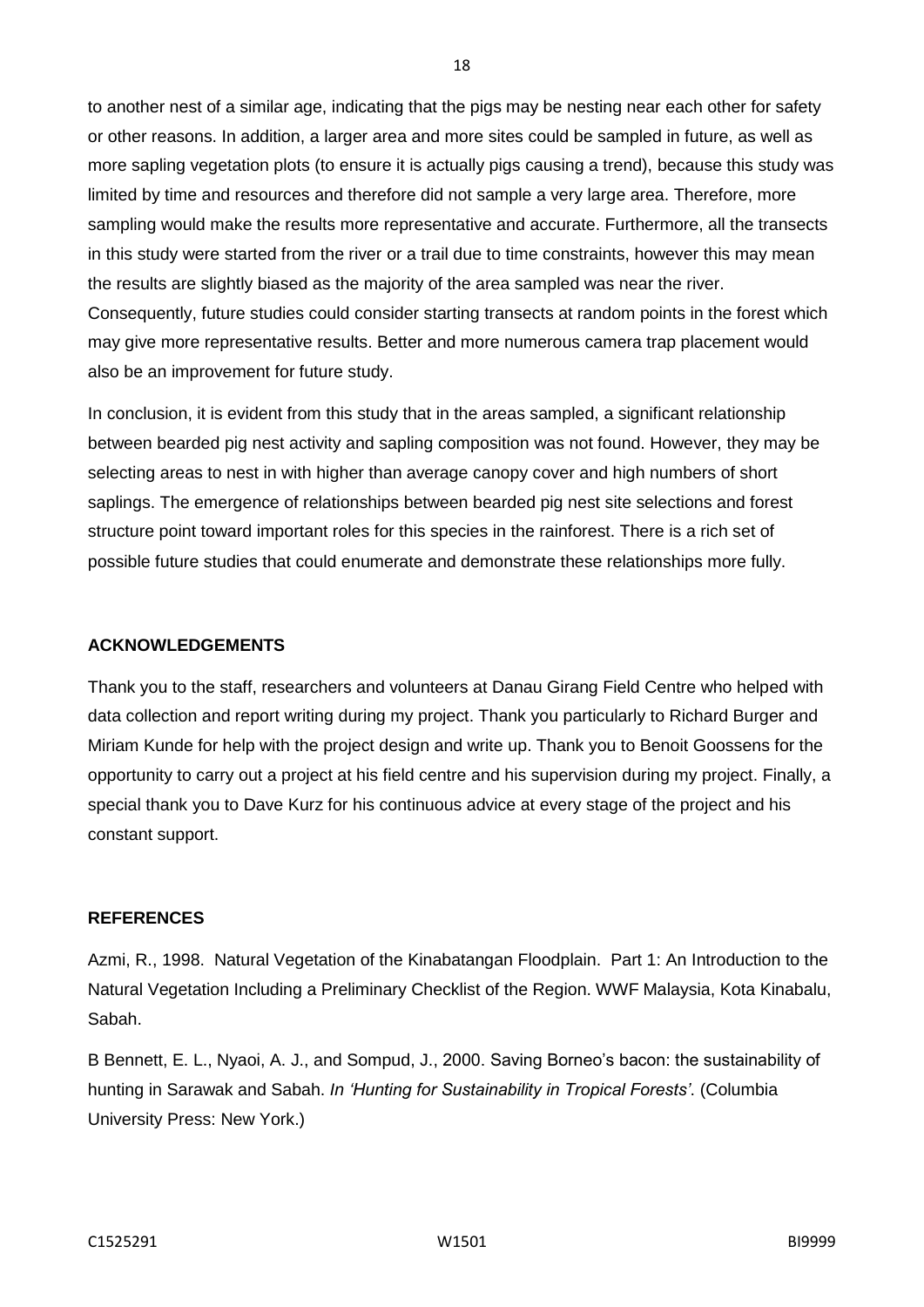Edwards, D., Larsen, T., Docherty, T., Ansell, F., Hsu, W., Derhe, M., Hamer, K. and Wilcove, D., 2010. Degraded lands worth protecting: the biological importance of Southeast Asia's repeatedly logged forests. *Proceedings of the Royal Society B: Biological Sciences*, 278(1702), pp.82-90.

Evans, L., Asner, G., Goossens, B., 2018. Protected area management priorities crucial for the future of Bornean elephants. *Biological Conservation* 221, pp. 365-373.

Fernández-Llario, P., 2004. Environmental correlates of nest site selection by wild boar *Sus scrofa*. *Acta Theriologica*, 49(3), pp.383-392.

Fitzherbert, E., Strubig, M., Morel, A., Danielsen, F., Bruhl, C., Donald, P., Phalan, B., 2008. How will oil palm expansion affect biodiversity?. *Trends in Ecology & Evolution* 23(10), pp. 538-545.

Fujinuma, J. and Harrison, R., 2012. Wild Pigs (*Sus scrofa*) Mediate Large-Scale Edge Effects in a Lowland Tropical Rainforest in Peninsular Malaysia. *PLoS ONE*, 7(5), p.e37321.

Granados, A., Brodie, J., Bernard, H., O'Brien, M., 2017. Defaunation and habitat disturbance interact synergistically to alter seedling recruitment. *Ecological Applications* 27(7), pp. 2092-2101..

Hai, T.C., Ng, A., Prudente, C., Pang, C., Choon Yee, J.T. 2001. Balancing the Need for Sustainable Oil Palm Development and Conservation: The Lower Kinabatangan Floodplains Experience. *Stratefic Directions for the Sustainability of the Oil Palm Industry*.

Ickes, K., 2001. Hyper-abundance of Native Wild Pigs (*Sus scrofa*) in a Lowland Dipterocarp Rain Forest of Peninsular Malaysia. *BIOTROPICA*, 33(4), p.682.

Ickes, K., Dewalt, S. and Appanah, S., 2001. Effects of native pigs (*Sus scrofa*) on woody understorey vegetation in a Malaysian lowland rain forest. *Journal of Tropical Ecology*, 17(02), pp.191-206.

Ickes, K., Dewalt, S. and Thomas, S., 2003. Resprouting of woody saplings following stem snap by wild pigs in a Malaysian rain forest. *Journal of Ecology*, 91(2), pp.222-233.

Ickes, K., Paciorek, C. and Thomas, S., 2005. Impacts of nest construction by native pigs (*Sus scrofa*) on lowland Malaysian rain forest saplings. *Ecology*, 86(6), pp.1540-1547.

Iucnredlist.org. 2018. *Sus barbatus* (Bearded Pig, Western Bearded Pig). [online] Available at: http://www.iucnredlist.org/details/41772/0 [Accessed 7 Mar. 2018].

Koh, L. and Wilcove, D., 2008. Is oil palm agriculture really destroying tropical biodiversity? *Conservation Letters*, 1(2), pp.60-64.

Lacki, M. and Lancia, R., 1986. Effects of Wild Pigs on Beech Growth in Great Smoky Mountains National Park. *The Journal of Wildlife Management*, 50(4), p.655.